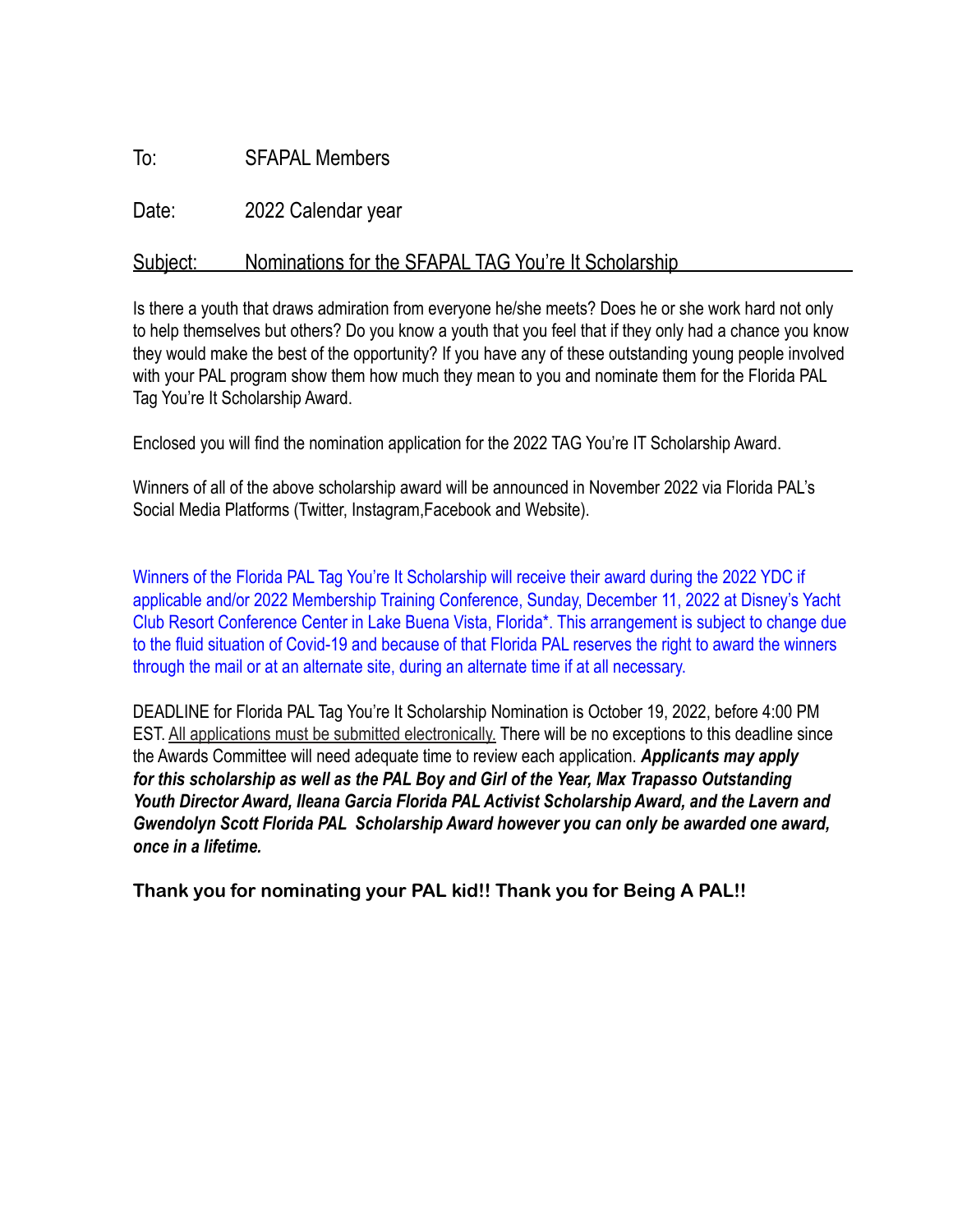

# **AWARDS PROGRAM**

The State of Florida Association of Police Athletic/Activities Leagues (SFAPAL) will present awards at the Annual Youth Directors Conference and the Annual Membership Training Conference in December 2022.

The following awards will be presented:

- 1. Florida PAL Volunteer of the Year
- 2. Florida PAL Community Corporation of the year
- 3. Florida PAL Girl of the year
- 4. Florida PAL Boy of the year
- 5. Max Trappasso Outstanding Youth Director Award
- 6. Ileana Garcia Florida PAL Activist Scholarship Award
- 7. Lavern & Gwendolyn Scott Florida PAL Scholarship Award
- 8. (4) Four Florida PAL Tag You're It Scholarship Awards

#### *Remember you may apply for more than one of the above scholarships to better your chances. Good luck to all nominees.*

#### Purpose of the Awards

The awards will be presented annually to honor the person(s) who have demonstrated an outstanding contribution to the citizens of their community through the PAL program. We urge all SFAPAL members to submit deserving candidates for consideration.

#### Selection Committee

An independent committee will select the winner in each category.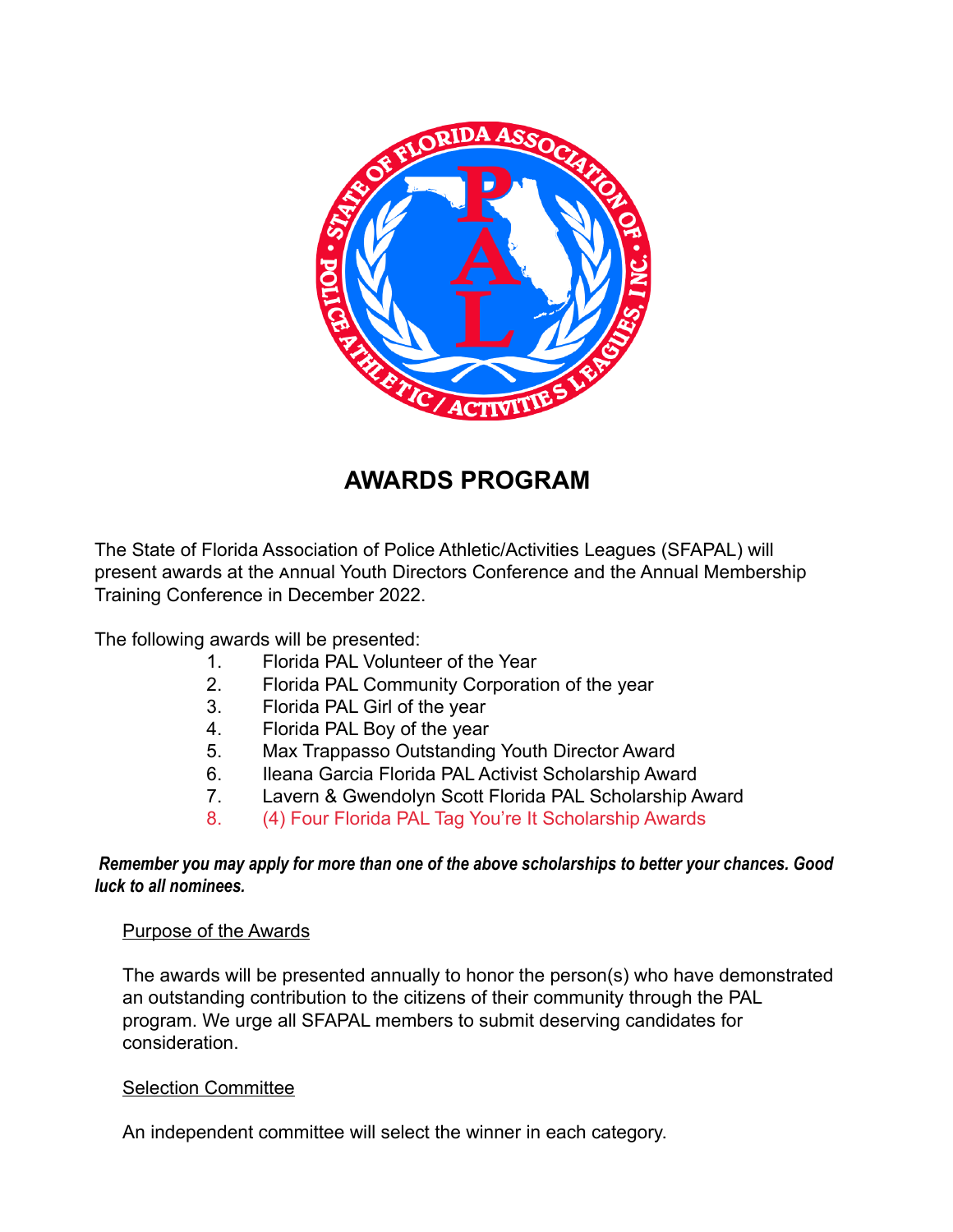# **Nominations for theTAG You're IT Scholarship Award shall be limited to (3) three parts:**

# **Part I- Completed Entry Form Sheet.**

Data should include only those activities or programs that took place during the current calendar year (2019-2022).

#### *Electronically Submit a minimum of (2) two Clear Color Photos of your nominee by email to Florida PAL.*

[Maximum of 5 (five) clear color photos]

# **Part II- Narrative.**

Electroncially submit your narrative.

Questions that should be addressed in the narrative are listed for each respective category of each award, reference page 4 of this application. The narrative can be free form and should be a *minimum of one full page typed and double-spaced, 8 ½ " X 11", one side only with a maximum of two pages.* 

## **Part III- Letters of endorsement.**

Letters (minimum of 2, maximum of 4) from other organizations or individuals having direct knowledge of the achievements will be considered with the nomination. Scan these in and electroncially submit them as well.

Recipients of the Florida PAL Tag You're It Scholarship Award will have the honor of receiving a plaque, being a guest of honor at a special SFAPAL event and having their story told to all meeting/event attendees (Covid-19 permitting). Their photo and story of their achievements will be showcased on the SFAPAL Social Media Platforms and Website. Winners may be invited to attend the awards ceremony held during the December 2022 Membership Training Conference at Disney's Yacht Club Resort and Conference Center. **Winner(s) must be present to receive their check for (\$1000.00) One Thousand Dollars at the Annual Awards Luncheon. The Award ceremony will be Sunday, December 11, 2022 (Time TBA), if you fail to attend the luncheon and/or the Annual YDC then you forfeit the award/scholarship.** 

#### **Entry Deadlines and Submission Data**

**Please make sure to electronically submit your the completed scholarship nomination {i.e. Entry Form, Narrative, Color Photos, and Letters of Endorsement]. All entries must be submitted to the state office on or before 4:00pm EST, October 19, 2022.**

**Entries should be submitted by email to:**

**FLPALMembersconnect@sfapal.org Subject: Awards Committee- Tag You're IT**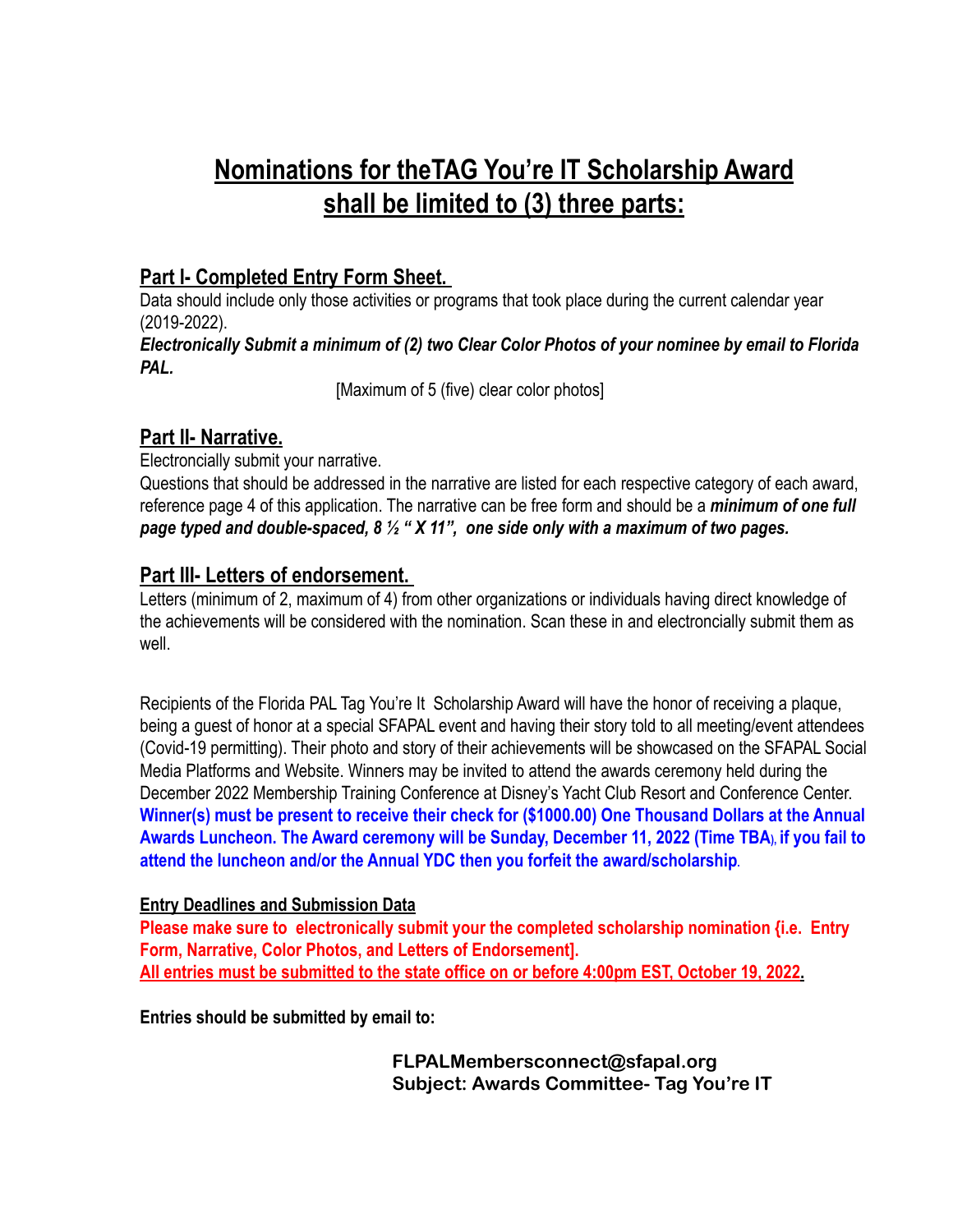# Questions for Award Narrative

## TAG You're IT Scholarship Award

This narrative needs to be at least 300 words.

- 1. Brief description of the nominee's involvement with their respective PAL.
- 2. Brief description of their involvement with Florida PAL and what FL PAL means to them.
- 3. School/Church/Community background.
- 4. What Does PAL Mean to Me? (at least 150 words)
- 5. What do I hope to accomplish through my persuit of education/trade school/police academy?

# Eligibility for the Tag You're It Scholarship

- Must be recommended by a PAL Director or Your PAL Chapters President of the Board, FL PAL Board Member, or FL PAL Executive Director or FL PAL Program and Events Manager
- Must have a 2.0 GPA or better
- Must submit a copy of your final quarter Report Card
- Must submit a copy of your diploma
- Please submit a graduation photo (Cap and Gown, and/or Senior Picture)
- Must have participated in a PAL program for at least (6) six months.
- Must have participated in a SFAPAL (Florida PAL) program in 2019-2022 Hint: Make sure to list any STATE PAL Events *you have been involved with and or participated in.*